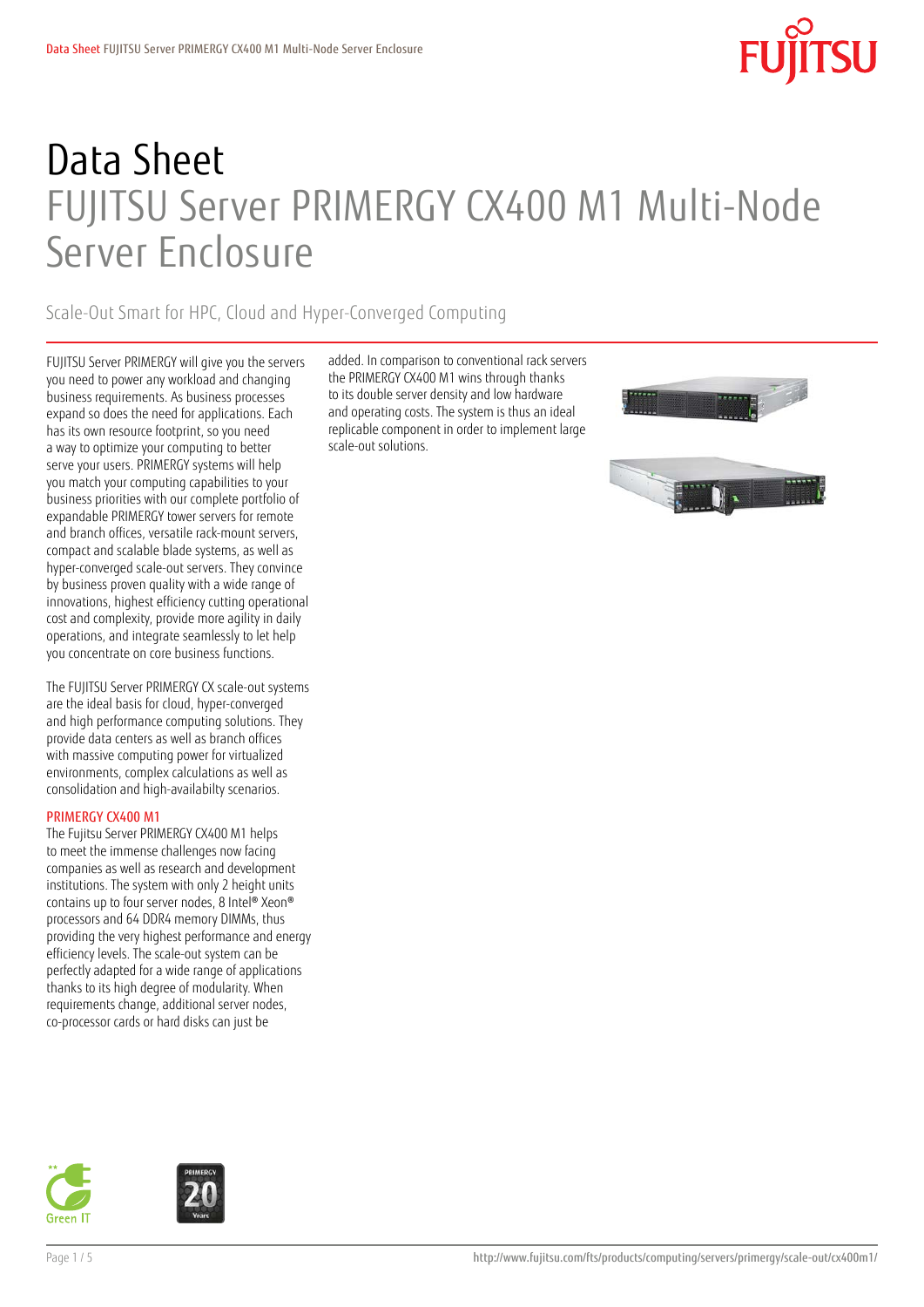## Features & Benefits

### Main Features **Benefits**

### Condensed 4-in-2U server density

■ The PRIMERGY CX400 M1 features up to 4 half-wide dual socket server nodes plus up to 24 storage drives in a single 2U enclosure.

### Server nodes for every scenario

- Different dual socket server nodes featuring latest Intel® Xeon® processor E5-2600 v4 product family
- Standard server node, 16 DIMMs (1U)
- **Enhanced HPC node with up to two GPGPU or co-processor cards, 16** DIMMs (2U)

### Traditional air cooling or optional liquid cooling

- The PRIMERGY CX400 M1 complies to conventional datacenter front-to-back airflow and cooling and standard 19" industry rack infrastructure and applications.
- The optional direct-to-chip hot water (40 °C / 105 °F) based Cool-Central® Liquid Cooling captures between 60-80% of the servers heat.

### Variable local storage

■ Up to 24x 2.5" hot-plug storage drives (HDD, SSD, PCIe) for 4 server nodes.

### Easy serviceability

Hot-plug for server nodes, power supplies and disk drives enables enhanced availability and easy serviceability.

- 50% less rack space in comparison with standard rack servers enables to scale-out more smartly. Higher server density results in more performance per rack unit (4 servers, 8 processors, 24 drives and 64 DIMMs in 2U chassis).
- Different types of server nodes allow for best match to particular scale-out solution stacks.
- Latest Intel CPU technology for top performance and lower energy budgets.
- Easy rack-wide team play with already existing datacenter infrastructure lowers overall investment.
- Helps to reduce data center cooling costs by over 50% and allows for 2.5-5x higher data center density.
- **Flexibility of drive choice, adaptable to any demand**
- Up to 6 drives can be assigned to a single server node to suit even high storage demands
- Each single server can be serviced without affecting the other nodes in the chassis.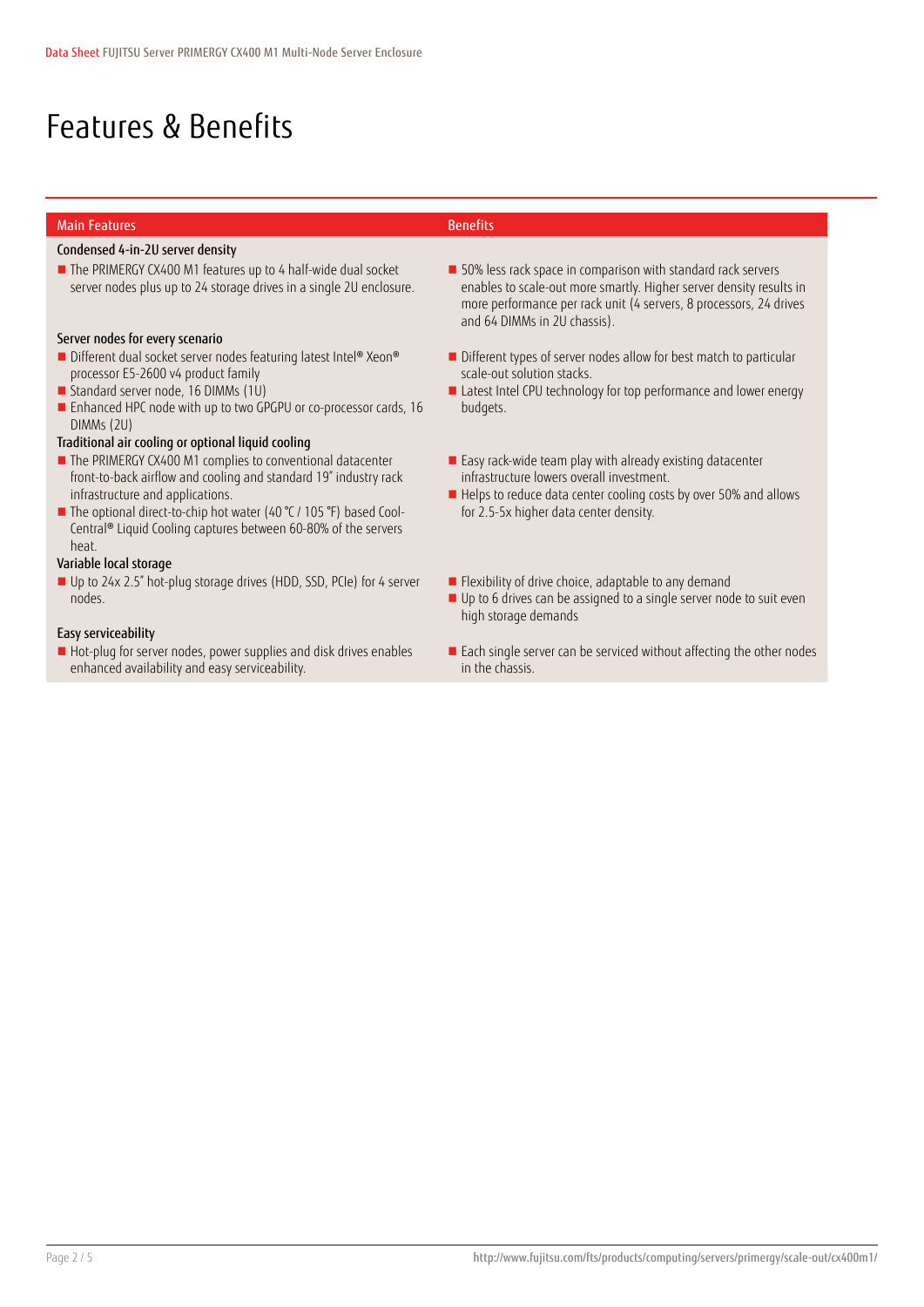## Technical details

| PRIMERGY CX400 M1                 |                                                                                                                                                                                        |                             |                                                        |  |  |  |
|-----------------------------------|----------------------------------------------------------------------------------------------------------------------------------------------------------------------------------------|-----------------------------|--------------------------------------------------------|--|--|--|
| <b>Base unit</b>                  | Chassis for CX2550 M1/M2                                                                                                                                                               | Chassis for CX2570 M1/M2    | HPC optimized chassis for CX2550 M1/<br>M <sub>2</sub> |  |  |  |
| <b>Housing types</b>              | 24x (4 x 6) 2.5-inch                                                                                                                                                                   | $12x (2 \times 6)$ 2.5-inch | 8x (4 x 2) 2.5-inch                                    |  |  |  |
| Storage drive architecture        | 2.5-inch SAS/SATA                                                                                                                                                                      | 2.5-inch SAS/SATA           | 2.5-inch SATA                                          |  |  |  |
| <b>Enclosure</b>                  |                                                                                                                                                                                        |                             |                                                        |  |  |  |
| System unit type                  | 2 U chassis for 19-inch rack                                                                                                                                                           |                             |                                                        |  |  |  |
| Front bays                        | Storage drives: 6x 2.5-inch, 12x 2.5-inch or 24x 2.5-inch (HDD, SSD)                                                                                                                   |                             |                                                        |  |  |  |
| Rear bays                         | 4 bays for half wide server trays CX25y0 M1<br>2 x for PSU                                                                                                                             |                             |                                                        |  |  |  |
| Fan configuration                 | 4 non hot plug fans                                                                                                                                                                    |                             |                                                        |  |  |  |
| Fan notes                         | System operation also in degraded mode                                                                                                                                                 |                             |                                                        |  |  |  |
| Power supply configuration        | 2x hot-plug power supply modules                                                                                                                                                       |                             |                                                        |  |  |  |
| <b>Operating panel</b>            |                                                                                                                                                                                        |                             |                                                        |  |  |  |
| Operating buttons                 | On/off switch<br>ID button                                                                                                                                                             |                             |                                                        |  |  |  |
| <b>Status LEDs</b>                | Identification (blue)<br>Power (green)                                                                                                                                                 |                             |                                                        |  |  |  |
| <b>Dimensions / Weight</b>        |                                                                                                                                                                                        |                             |                                                        |  |  |  |
| Rack (W x D x H)                  | 446 x 860.2 x 87.8 mm                                                                                                                                                                  |                             |                                                        |  |  |  |
| Height Unit Rack                  | 2U                                                                                                                                                                                     |                             |                                                        |  |  |  |
| 19" rackmount                     | Yes                                                                                                                                                                                    |                             |                                                        |  |  |  |
| Weight                            | up to 40 kg                                                                                                                                                                            |                             |                                                        |  |  |  |
| Weight notes                      | Fully assembled<br>Actual weight may vary depending on configuration                                                                                                                   |                             |                                                        |  |  |  |
| Rack integration kit              | Included in Rack System                                                                                                                                                                |                             |                                                        |  |  |  |
| <b>Electrical values</b>          |                                                                                                                                                                                        |                             |                                                        |  |  |  |
| Max. input of single power supply | 2400 W (94% efficiency)                                                                                                                                                                |                             |                                                        |  |  |  |
| Power supply configuration note   | 2x PSU in 1+1 redundancy configuration.                                                                                                                                                |                             |                                                        |  |  |  |
| Power supply efficiency           | 94 % (80 PLUS platinum)                                                                                                                                                                |                             |                                                        |  |  |  |
| Rated voltage range               | 100 V - 240 V                                                                                                                                                                          |                             |                                                        |  |  |  |
| Rated frequency range             | 47 Hz - 63 Hz                                                                                                                                                                          |                             |                                                        |  |  |  |
| Rated current max.                | 24.2 A with two PSU (12.1A per PSU)                                                                                                                                                    |                             |                                                        |  |  |  |
| Electrical value notes            | Active power max. value depends on system configuration.<br>For details see System Architect.                                                                                          |                             |                                                        |  |  |  |
| <b>Environment</b>                |                                                                                                                                                                                        |                             |                                                        |  |  |  |
| Operating ambient temperature     | $5 - 45$ °C (41 - 113 °F)                                                                                                                                                              |                             |                                                        |  |  |  |
| Operating temperature note        | Cool-safe® Advanced Thermal Design (above 35 °C or below 10 °C) depending on configuration. For detailed<br>information see relevant system configurator.<br>DIN IEC 721-3-3 class 3K2 |                             |                                                        |  |  |  |
| Operating relative humidity       | 10 - 85 % (non condensing)                                                                                                                                                             |                             |                                                        |  |  |  |
| Maximum altitude                  | 3000 m                                                                                                                                                                                 |                             |                                                        |  |  |  |
| Operating environment             | FTS 04230 - Guideline for Data Center (installation specification)                                                                                                                     |                             |                                                        |  |  |  |
| Noise emission                    | According to ISO9296                                                                                                                                                                   |                             |                                                        |  |  |  |
| Sound power (LWAd; 1B = 10dB)     | 6.5B (idle) / 7.4B (operating)                                                                                                                                                         |                             |                                                        |  |  |  |
| Compliance                        |                                                                                                                                                                                        |                             |                                                        |  |  |  |
| Global                            | CB<br>RoHS (Substance limitations in accordance with global RoHS regulations) - planned<br>WEEE (Waste electrical and electronical equipment) - planned                                |                             |                                                        |  |  |  |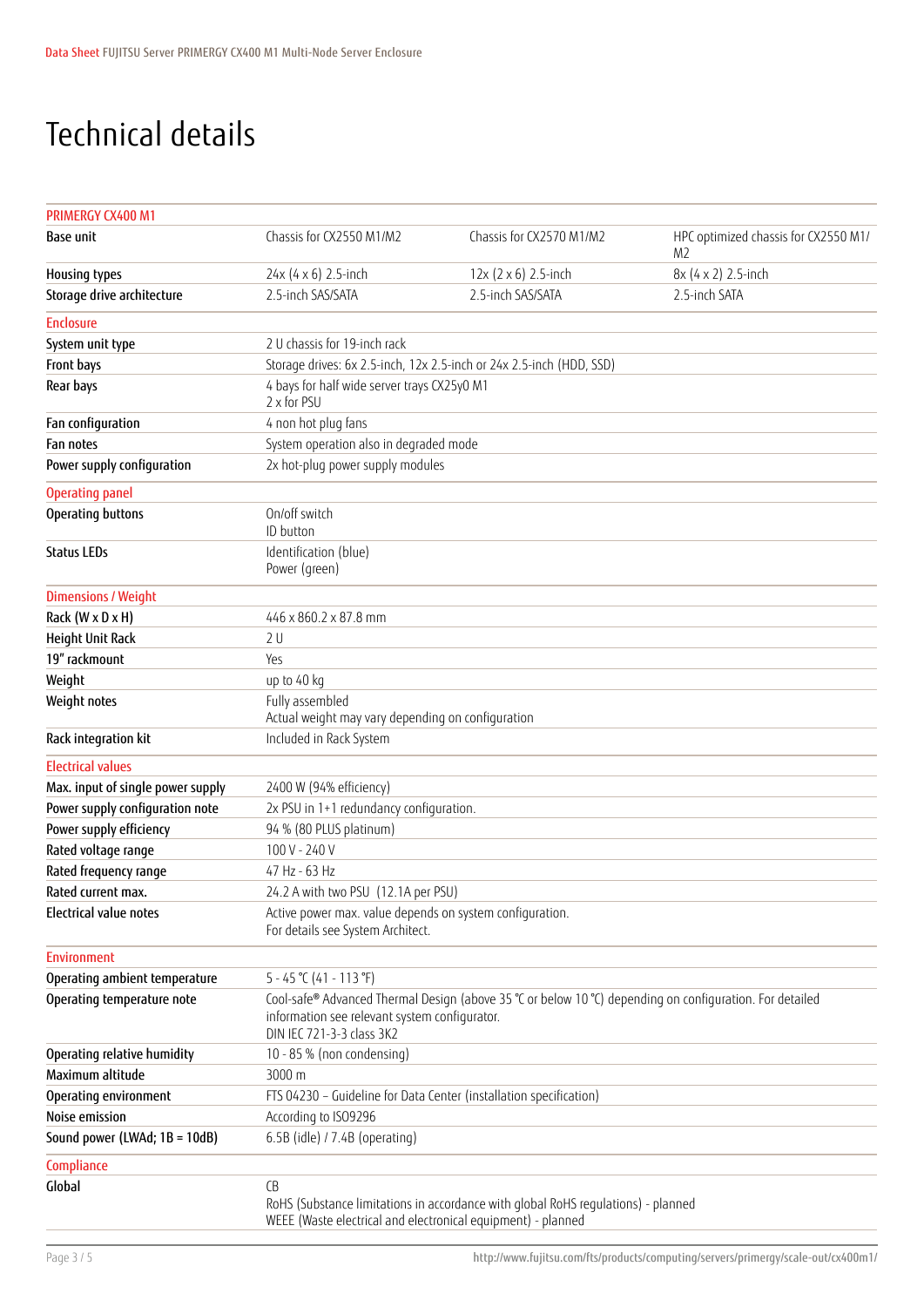| Compliance                                       |                                                                                                                                                                                                                                    |                                                            |                            |                                                            |  |  |
|--------------------------------------------------|------------------------------------------------------------------------------------------------------------------------------------------------------------------------------------------------------------------------------------|------------------------------------------------------------|----------------------------|------------------------------------------------------------|--|--|
| Germany                                          | GS                                                                                                                                                                                                                                 |                                                            |                            |                                                            |  |  |
| Europe                                           | CE Class A*                                                                                                                                                                                                                        |                                                            |                            |                                                            |  |  |
| USA/Canada                                       | ULc/us                                                                                                                                                                                                                             |                                                            |                            |                                                            |  |  |
| Japan                                            | VCCI:V3 Class A + JIS 61000-3-2                                                                                                                                                                                                    |                                                            |                            |                                                            |  |  |
| Taiwan                                           | CNS 13438 class A                                                                                                                                                                                                                  |                                                            |                            |                                                            |  |  |
| Compliance link                                  |                                                                                                                                                                                                                                    | http://qlobalsp.ts.fujitsu.com/sites/certificates          |                            |                                                            |  |  |
| Compliance notes                                 | There is general compliance with the safety requirements of all European countries and North America. National<br>approvals required in order to satisfy statutory regulations or for other reasons can be applied for on request. |                                                            |                            |                                                            |  |  |
| <b>Server Nodes</b>                              |                                                                                                                                                                                                                                    |                                                            |                            |                                                            |  |  |
| <b>Product Model name</b>                        | PRIMERGY CX2550 M1                                                                                                                                                                                                                 | PRIMERGY CX2550 M2                                         | PRIMERGY CX2570 M1         | PRIMERGY CX2570 M2                                         |  |  |
| <b>Product Type</b>                              | Dual Socket 1U Server Node                                                                                                                                                                                                         | Dual Socket 1U Server Node                                 | Dual Socket 2U Server Node | Dual Socket 2U Server Node                                 |  |  |
| Processor quantity support                       | 2                                                                                                                                                                                                                                  | 2                                                          | 2                          | 2                                                          |  |  |
| Number of nodes                                  | 4                                                                                                                                                                                                                                  | 4                                                          | $\overline{2}$             | $\overline{2}$                                             |  |  |
| Memory slots total                               | 16                                                                                                                                                                                                                                 | 16                                                         | 16                         | 16                                                         |  |  |
| Supported capacity RAM (max.)                    | 1,024 GB                                                                                                                                                                                                                           | 1.024 GB                                                   | 1,024 GB                   | 1.024 GB                                                   |  |  |
| Number of Storage Drives (max.)                  | $6x$ 2.5-inch                                                                                                                                                                                                                      | up to 6x 2.5-inch (in the<br>PRIMERGY CX400 M1<br>chassis) | $6x$ 2.5-inch              | up to 6x 2.5-inch (in the<br>PRIMERGY CX400 M1<br>chassis) |  |  |
| Warranty                                         |                                                                                                                                                                                                                                    |                                                            |                            |                                                            |  |  |
| <b>Warranty period</b>                           | 3 years                                                                                                                                                                                                                            |                                                            |                            |                                                            |  |  |
| Warranty type                                    | Onsite warranty                                                                                                                                                                                                                    |                                                            |                            |                                                            |  |  |
| Product Support Services - the perfect extension |                                                                                                                                                                                                                                    |                                                            |                            |                                                            |  |  |
| <b>Recommended Service</b>                       | 24x7, Onsite Response Time: 4h - For locations outside of EMEA please contact your local Fujitsu partner.                                                                                                                          |                                                            |                            |                                                            |  |  |
| Service Lifecycle                                | 5 years                                                                                                                                                                                                                            |                                                            |                            |                                                            |  |  |

Service Weblink http://www.fujitsu.com/fts/services/support